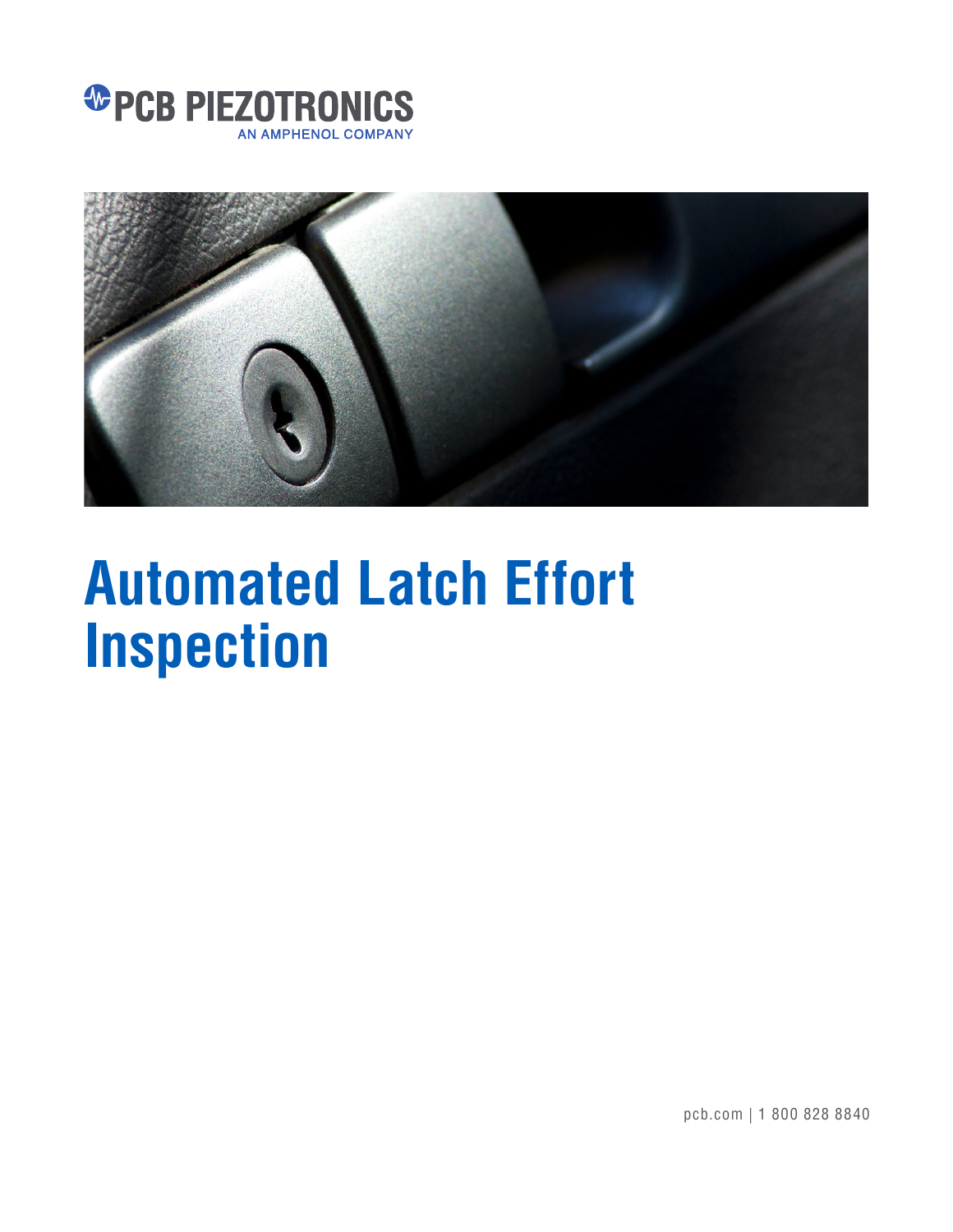## **Automated Latch Effort Inspection for an Automotive Glove Box**

Eastern Automation Systems designs and builds custom assembly and inspection machines. The machines range from simple manual tools, to fully automated assembly lines. Eastern places a large emphasis on quality by integrating inspection tasks directly into the assembly process. All machine motion is controlled with endpoint sensors, and all components assembled are 100% inspected in process for presence, color, orientation, and function. A large part of the machine control software is dedicated to validating all inputs of each cycle of the assembly process. This ensures robust machine operation for many cycles within an industrial environment.

A recent automated assembly line for a plastic over-molded, spring steel, automotive glove box latch (see figure 1) was designed with a latch effort inspection station that required measurement very small forces in-process. However, the machine and operators can cause very high overloads as part of normal machine use. Thus the customer required a force sensor that was durable enough for the environment, yet sensitive enough for the required measurement.



**Figure 1 Typical Glove Box Latch** 

### **Inspection Station Description**

The inspection station is one of twelve placed around a carousel style, asynchronous assembly machine. The assembly must pass several inspection criteria including an automatic "pull" test to measure the human effort required to pull up on the latch, just as one would encounter when they open up the glove box in an automobile. In order to perform this inspection, a strain gage load cell with an analog output is typically used. Pneumatic actuators present the load cell tooling fingers to the latch (see figure 2) The latch is then cycled a few times to "break-in" the components. On the last pull cycle, the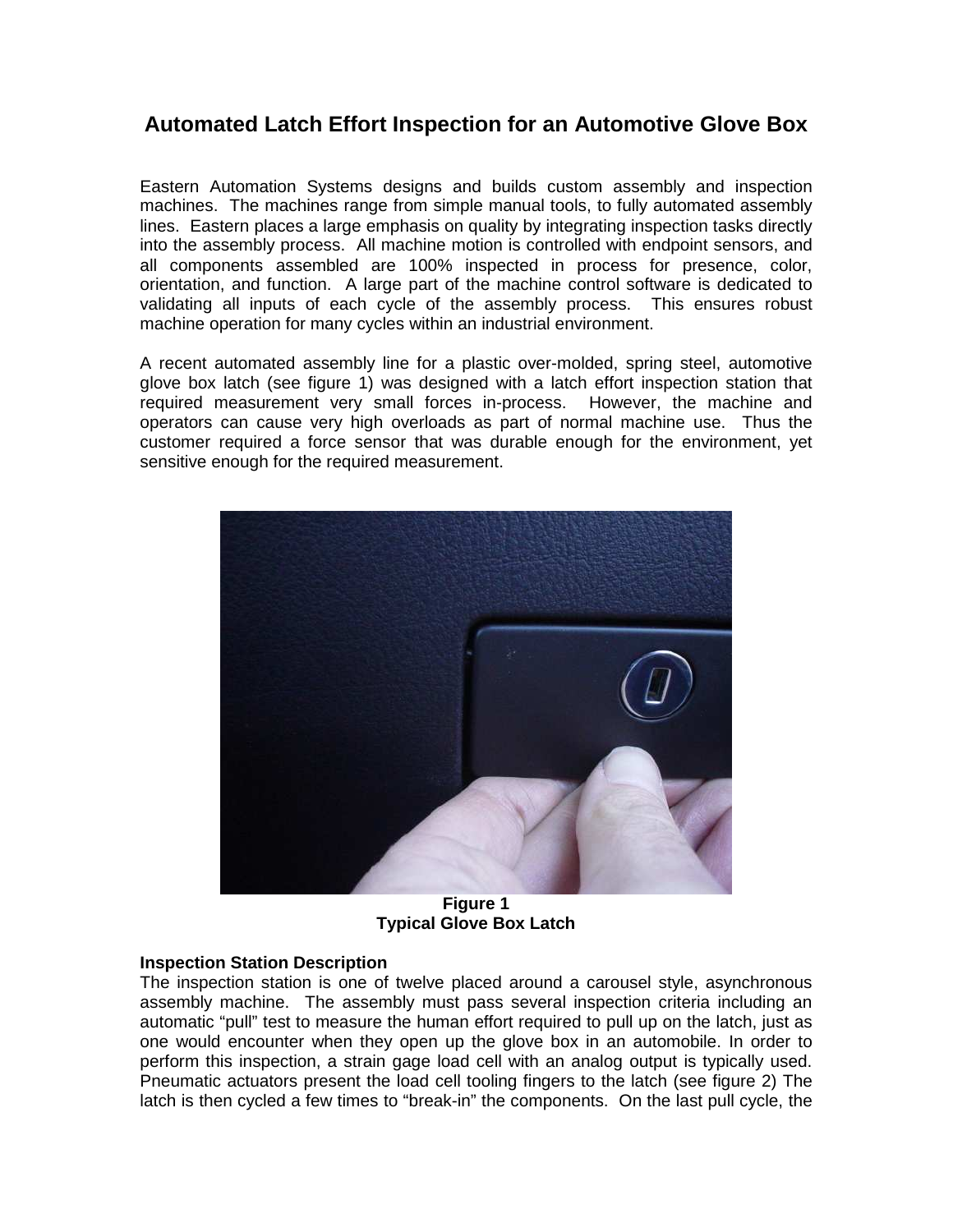analog reading of the load cell input is sampled, compared to controls limits and stored in the system's controller.

The customer stated the following inspection criteria.

Inspection rate: 1 inspection every 3.5 seconds

Inspection load range: 8 to 25 N, with  $\pm 1$  resolution (latch handle style dependent) Control parameters: lower limit, upper limit, scale (calibration) factor, quantity bad in a row to stop machine.



**Figure 2 Latch Effort Inspection Station** 

#### **How to Measure?**

An ideal sensor choice was a 45 N (10 lb), 2 mV/V strain gage load cell. However, in normal machine use, an intermittent condition occurred that generated high impact loads perpendicular to the measuring axis of load cell. This impact force exceeded the 150% safe overload range of the load cell and resulted in failure.

The most common failure mode of a strain gage load cell is indeed the application of force beyond the yield point of the strain gage flexure (safe overload range). A typical 2.225 kN (500 lb) strain gage load cell has an overload limit of 3.3 kN (750 lb), equivalent to 150%. Overloading the load cell usually causes permanent damage to the flexure, which results in a zero shift, non-linearity or complete failure.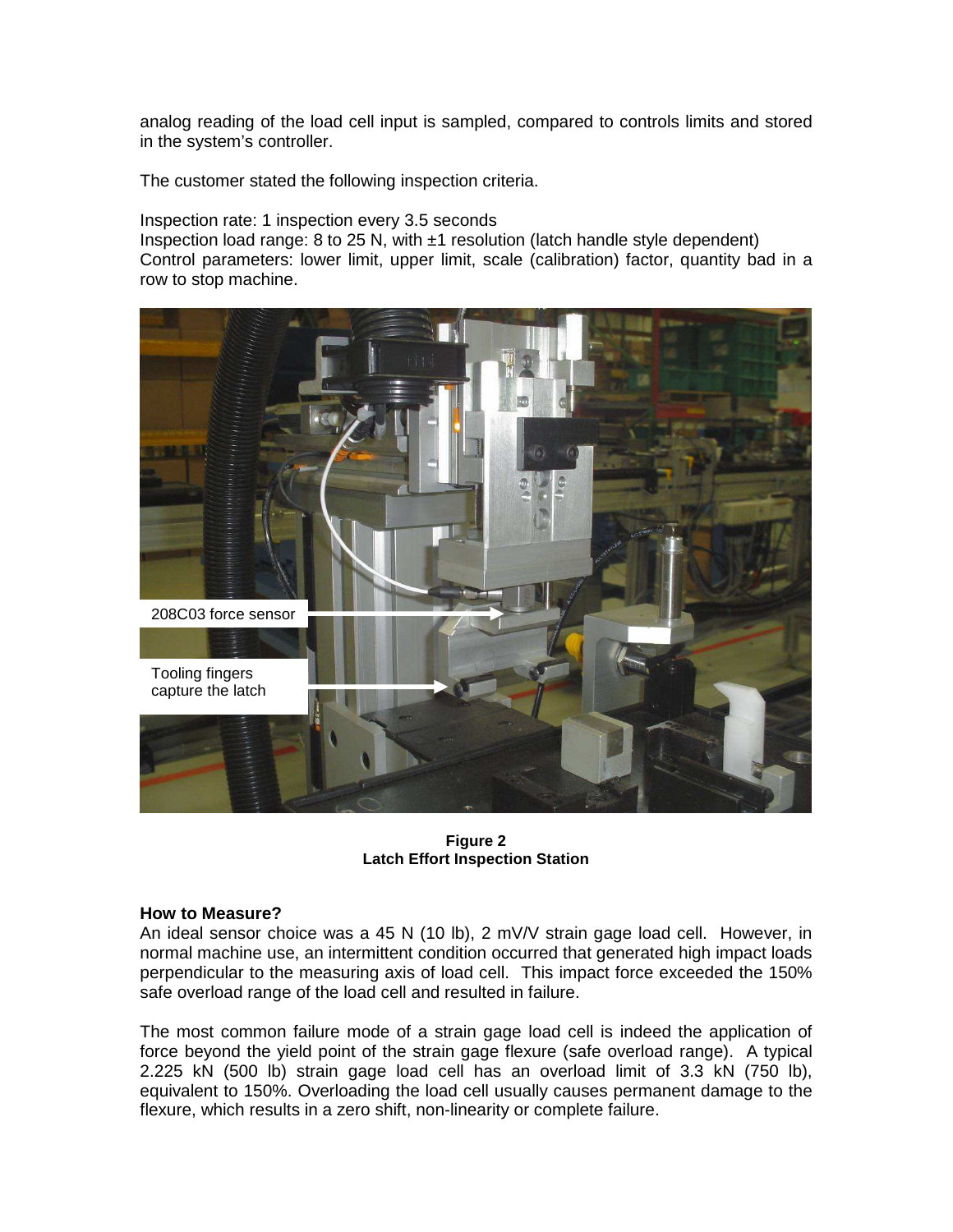Quartz (Silicon Di-Oxide,  $SiO<sub>2</sub>$ ) piezoelectric force sensors are typically an order of magnitude stiffer than strain gage load cells of an equivalent full-scale capacity. A quartz piezoelectric force sensor reacts to stress, resulting in a miniscule strain, to produce its charge output. They have stiffness on the order of 1.05 to 23 kN/µm (6 to 130 lbs/µin). This means there is virtually no deflection during measurement. Most have a compressive strength of 3.0 x 10<sup>8</sup> Pa (4.351 x 10<sup>4</sup> psi), which allows massive overloading without risk of crushing the sensor.

Even when the sensor is overloaded beyond its stated capacity, they suffer no ill effects, zero-shift, fatigue or linearity change. For example, PCB's model 208C03, with a capacity of 2.2 kN (500) lb and a diameter of 16 mm (0.625 in), the maximum compression of 22 kN (5,000 lb) is equivalent to 1,000% over-range protection. Additionally, the sensors are designed for harsh industrial environments with hermetically sealed, stainless steel housings.

For the customer's latch effort application, a 2.2 kN (500 lb) quartz piezoelectric force sensor was therefore used in order to not damage the force sensor. The reader may ask, "Why not simply select a 2.2 kN (500 lb) strain gage load cell? The end result is the same, a sensor that is capable of measuring well past the required capacity for the application, correct?"

The answer is that it is not the best solution for the application because of the low output sensitivity of a strain gage load cell. A strain gage load cell typically has a 2 mV/V sensitivity, and with a 10 Volt DC power supply, the full scale strain gage output would only be 20 mV. While the quartz piezoelectric technology allowed use of a sensor with a much higher capacity, hence a much higher tolerance for breakage, it also featured ICP® sensor output. This type of output is a 5 volt signal directly from the sensor. The high voltage output of the ICP® force sensor provides a significant benefit in terms of signal to noise ratio, especially since the application required a low force capacity (25 N) compared to the rated capacity (2.2 kN).

Using the ICP® sensor circuit, which is built inside the sensor, there is excellent measurement resolution. The 2.2 kN (500 lb) force sensor that was required to survive the impacts, had a broadband resolution of 0.022 N (0.005 lb).

### **Calibration on the Machine**

Another issue common to in-process monitoring applications is the complexity of a calibration routine. A calibration on the machine was simply not possible due to mechanical constraints of the tooling.

The quartz ICP® quartz force sensor does not require the use of a dead-weight style calibration and a lengthy setup routine. Instead a "master" latch was used. This "master" latch was calibrated with a separate tension-measuring device. The "master" latch was then used to check the machine measurement and scale the ICP® force sensor input in the machine controller.

### **What About the Piezoelectric Drift?**

A common sensor characteristic that makes most machine builders shy away from piezoelectric sensors is zero drift. Drift is a long term zero-shift phenomenon encountered with traditional charge output piezoelectric force sensors. These older style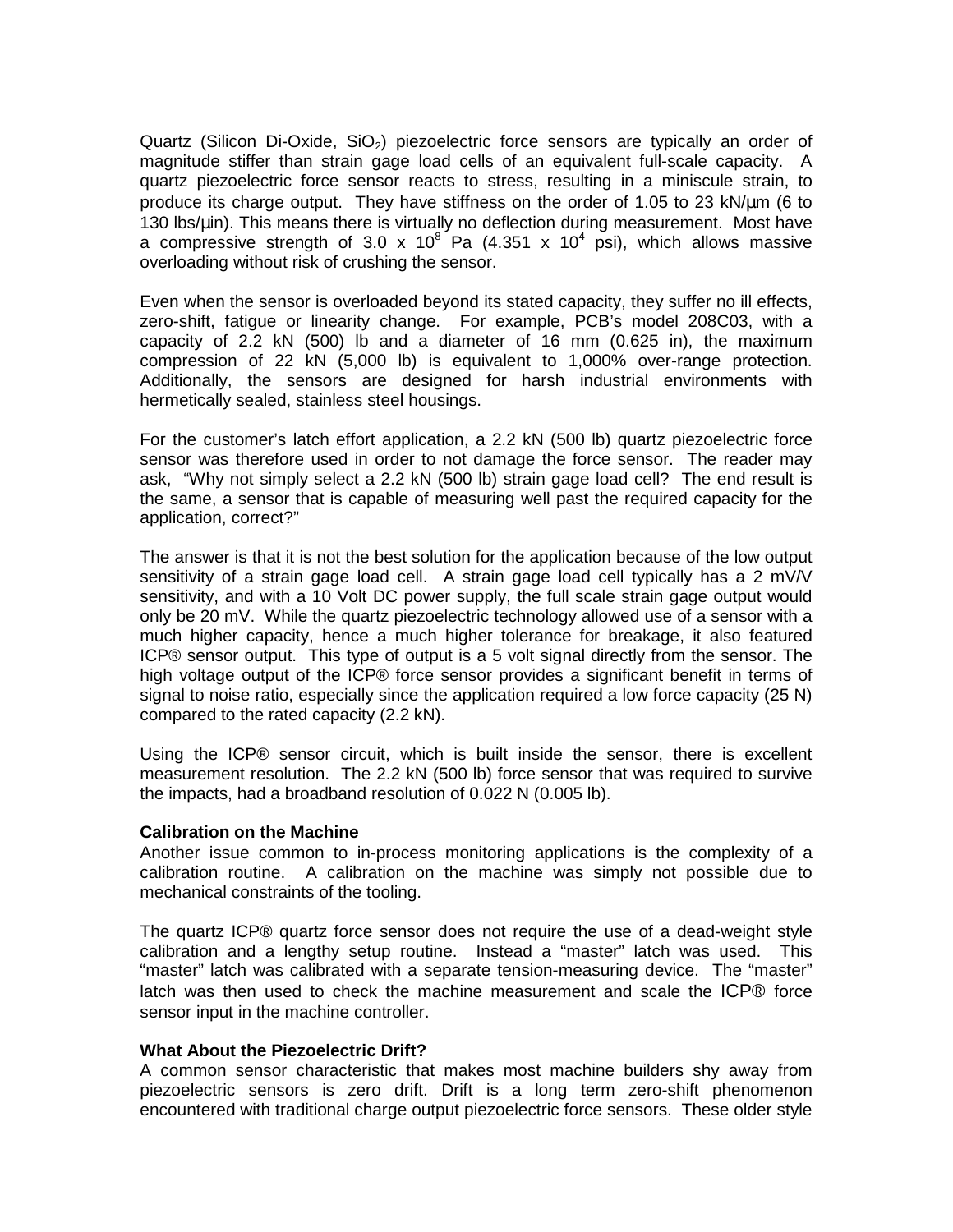piezoelectric force sensors require remote charge amplifiers, which are the source of the drift.

The ICP® voltage output force sensor actually eliminates issues associated with this drift through AC coupling. Low frequency response for ICP® force sensors acts like a highpass filter and may be tailored to a specific value to accommodate most high speed inprocess inspection machines. This AC coupled signal not only eliminates the drift issue, but it allows for control simplification. Charge amplifiers require reset and control signals from the machine controller. Thus, since extra relays, wiring and programming are not required, the machine control becomes less confusing.

### **Customer's Results**

During machine run off at the customer's site, several sets of data were taken with the master latch and then both good and bad parts to verify the measuring system performance. Additionally, a comparison between the 45 N and 2.2 kN ICP® sensors was performed to verify that the higher capacity sensor would indeed prove useful. Using the master latch in the inspection station, the standard deviation for the 2.2 kN sensor was  $\pm$  .03 N, which was well within the machine's required resolution of  $\pm$  1 Newton (see table 1).

| Sample Nr.     | Force (N)   |                |
|----------------|-------------|----------------|
|                | 45 N Sensor | 2,200 N Sensor |
| 1              | 12.01       | 12.08          |
| 2              | 12.02       | 12.06          |
| 3              | 12.01       | 12.04          |
| 4              | 12.03       | 12.04          |
| 5              | 12.02       | 12.09          |
| 6              | 12.02       | 12.11          |
| 7              | 12.03       | 12.14          |
| 8              | 12.04       | 12.05          |
| 9              | 12.05       | 12.04          |
| 10             | 12.03       | 12.06          |
| Average        | 12.026      | 12.071         |
| <b>Std Dev</b> | 0.013       | 0.034          |

### **Table 1 Master Latch Repeatability Measurements**

The customer was thus able to use a sensor that survived the harsh industrial environment and provided the required resolution to ensure 100% in-process latch inspection.

This article was originally printed in Quality Magazine.